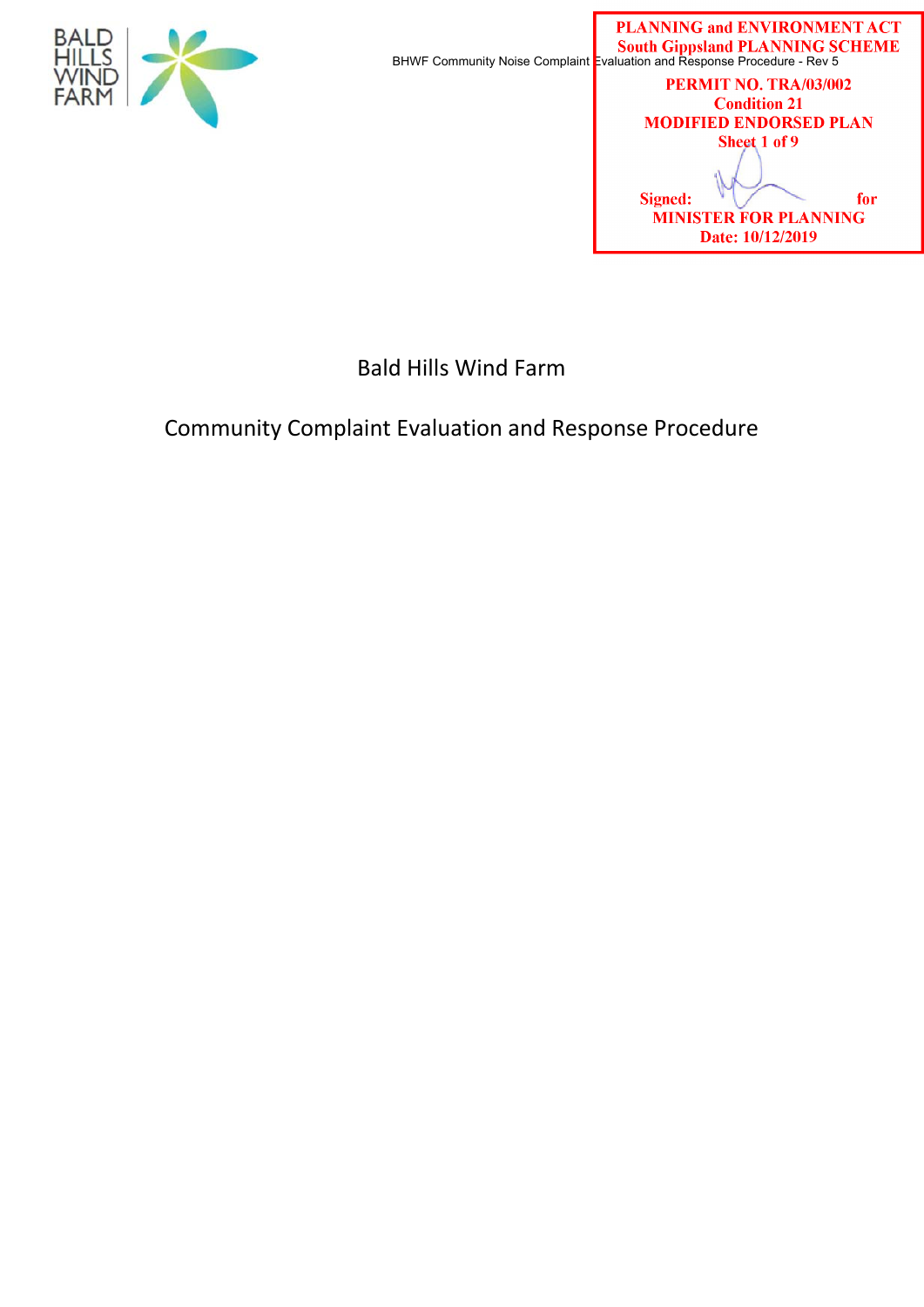PERMIT NO. TRA/03/002 **Condition 21 MODIFIED ENDORSED PLAN** Sheet 2 of 9

for

## **1 Introduction and Purpose**

Bald Hills Wind Farm (*BHWF*) is located approximately 12km south east of the township of Tarwin Lower in South Gippsland, Victoria, and consists of 52 wind turbines with a total capacity of 106 6MW. Bald Hills Wind Farm Pty Ltd Signed: (*BHWFPL*) is a wholly owned subsidiary of the Australian Renewables Income Fund.

**MINISTER FOR PLANNING** This procedure identifies management processes to be applied where complaints arise as a result of the operation of the wind farm, which may include noise, shadow flicker or other issues identified by the community. All complaints received from the community are recorded and BHWFPL will endeavour to respond in a timely and courteous manner.

#### **1.1 Application**

BHWFPL is responsible for the implementation and management of this Community Complaint Evaluation and Response Procedure (*CCERP*) in accordance with its planning permit obligations (Planning Permit TRA/03/002) (*Planning Permit*).

The CCERP has been developed in accordance with AS/NZ 10002:2014 – Guidelines for Complaint Management in Organisations and the *Privacy Act 1998* (Cth). Noise monitoring under the Planning Permit is undertaken in accordance with the New Zealand Standard NZ 6808:1998 Acoustics – the Assessment and Measurement of Sound from Wind Turbine Generators (*NZ Standard*).

A copy of this CCERP is available on the BHWF website, located at https://baldhillswindfarm.com.au/ and in hard copy at the BHWFPL head office at Suite 3, Level 38, 120 Collins Street, Melbourne Victoria 3000.

#### **1.2 Definitions**

*Complainant* means the person or entity who lodges a Complaint in accordance with this CCERP.

*Complaint* means an expression of dissatisfaction made to or about BHWF related to its operation, staff, or the handling of a complaint, where a response or resolution is explicitly or implicitly expected or legally required.

*Complaints Register* means the electronic record of Complaints, responses and rectifications maintained by BHWFPL.

*Feedback* means opinions, comments and expressions of interest or concern to or about BHWF, its operation, staff or handling of a complaint. Feedback may be managed as a Complaint at the discretion of BHWFPL.

*Repeat Complaints* means those Complaints that have been received by BHWF on previous occasions, and so will be handled with the process set out in section 3.9 of this CCERP.

#### **1.3 Responsible Parties**

The Board of BHWFPL has overall accountability for addressing Complaints and ensuring that each Complaint is dealt with in accordance with this CCERP. When required, the Directors of BHWFPL will be responsible for engaging specialized technical consultants and advisors.

## **2 In an Emergency**

Some issues must be dealt with urgently. These generally relate to imminent safety issues, emergency situations and property damage.

**For life threatening situations, call 000.** Imminent safety issues and emergency situations should be reported to the relevant local authority (ie, SES, Police, Ambulence or Fire authority).

## **3 Managing Complaints**

BHWFPL acknowledges that anyone has the right to lodge a Complaint, and BHWFPL endeavours to answer all complaints promptly, respectfully and objectively. BHWFPL values feedback and is committed to continuous improvement of this CCERP.

BHWFPL is committed to making the CCERP process accessible and usable, and can provide flexible methods for lodging complaints where required. This may include liaising with a support person or family member of a person who may require additional assistance to make a Complaint.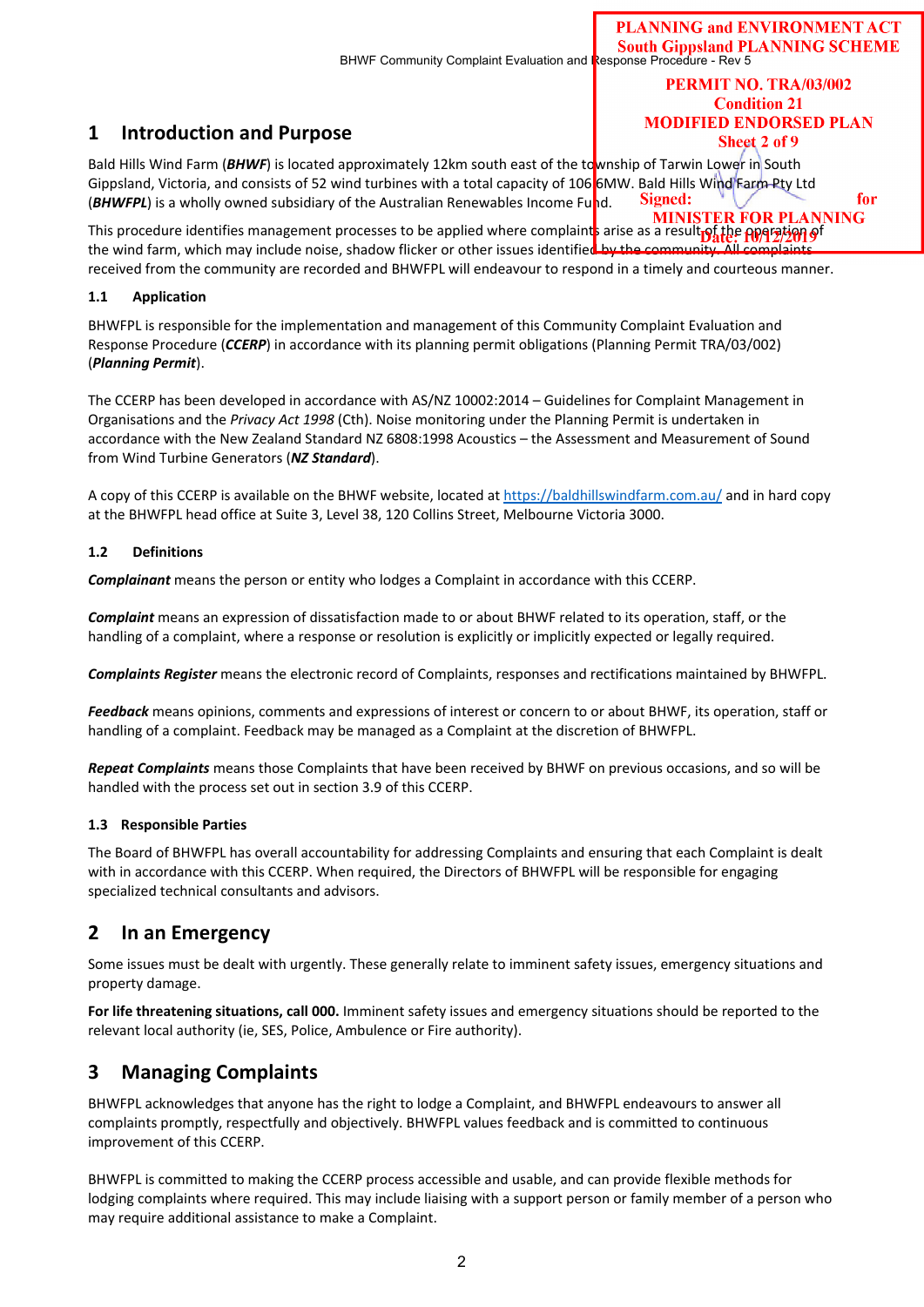PERMIT NO. TRA/03/002 **Condition 21 MODIFIED ENDORSED PLAN** Sheet 3 of 9

for

## **3.1 Method of Complaint to BHWFPL**

Complaints can be raised by a person, company, or community group by several means:

- **Mail** via Bald Hills Wind Farm Pty Ltd c/o Infrastructure Capital Group Limited, Suite 3, Level 38, 120 Collins Street, Melbourne Victoria 3000. Signed:
- **Phone** using the 1800 027 689 toll free number. The toll-free number allows messages to be left and requests the caller to detail the reason for the call and provide return contact details.
- **Email** to BHWF at: info@baldhillswindfarm.com.au
- **In person** at the BHWFPL head office**,** Suite 3, Level 38, 120 Collins Street, Melbourne Victoria 3000.

## **3.2 Method of Complaint to South Gippsland Shire Council**

The local municipality for the BHWF is the South Gippsland Shire Council. BHWFPL may receive enquiries or Complaints from time to time which following investigation, may not relate to BHWF and may be more appropriately directed to the Council or other regulators.

The South Gippsland Shire Council may be contacted using the details below:

- **Mail** via South Gippsland Shire Council Office: Private Bag 4, Leongatha, VIC, 3953
- **Phone** by calling (03) 5662 9200 After Hours Phone: (03) 5662 9200 Interpreter: 131450 National Relay Service: 133 677 (for hearing/speech impaired)
- **Email** to the South Gippsland Shire Council at: council@southgippsland.vic.gov.au
- **In person** at the South Gippsland Shire Council Office: 9 Smith Street, Leongatha, VIC 3953 Business Hours: 8.30am to 5.00pm Monday to Friday

## **3.3 Method of Complaint to the National Wind Farm Commissioner**

The National Wind Farm Commissioner (*Commissioner*) is an independent role created by the Australian Government, reporting to the Minister for Energy. A key role of the Commissioner is to receive complaints from concerned residents regarding proposed or operating wind farm facilities, large scale solar farms and energy storage facilities.

The Commissioner's role in Complaint handling is a facilitation role only. The Commissioner will not formally recommend particular solutions to disputes, arbitrate complaints or provide formal advice. The Commissioner may, however, suggest possible solutions for consideration by the parties.

The Office of the National Wind Farm Commissioner may be contacted using the details below:

- **Mail** via PO box 24434 Melbourne VIC 3001
- **Phone** 1800 656 395
- **Email** to the Commissioner at nwfc@environment.gov.au

## **3.4 Confidentiality**

Personal information collected during the Complaint management process will be held in accordance with the *Australian Privacy Principles* set out in the *Privacy Act 1988* (Cth).

## **3.5 Noise Complaints – specific issues:**

Any investigations into noise Complaints carried out under this CCERP will be undertaken in accordance with the NZ Standard as required under the Planning Permit.

## **3.6 Logging Complaints**

When a Complaint is received, certain minimum information will be required before BHWFPL can commence its assessment of the Complaint. The initial minimum information required is set out in the Initial Complaint Checklist at *Appendix A*.

If the minimum information is not provided, BHWFPL will contact the Complainant to obtain the required information. If the relevant information is still not provided, BHWFPL may be unable to process the Complaint (see Invalid Complaints process in section 3.8 below).

BHWFPL will maintain a Complaints Register. The Complaints Register will include a summary and details of any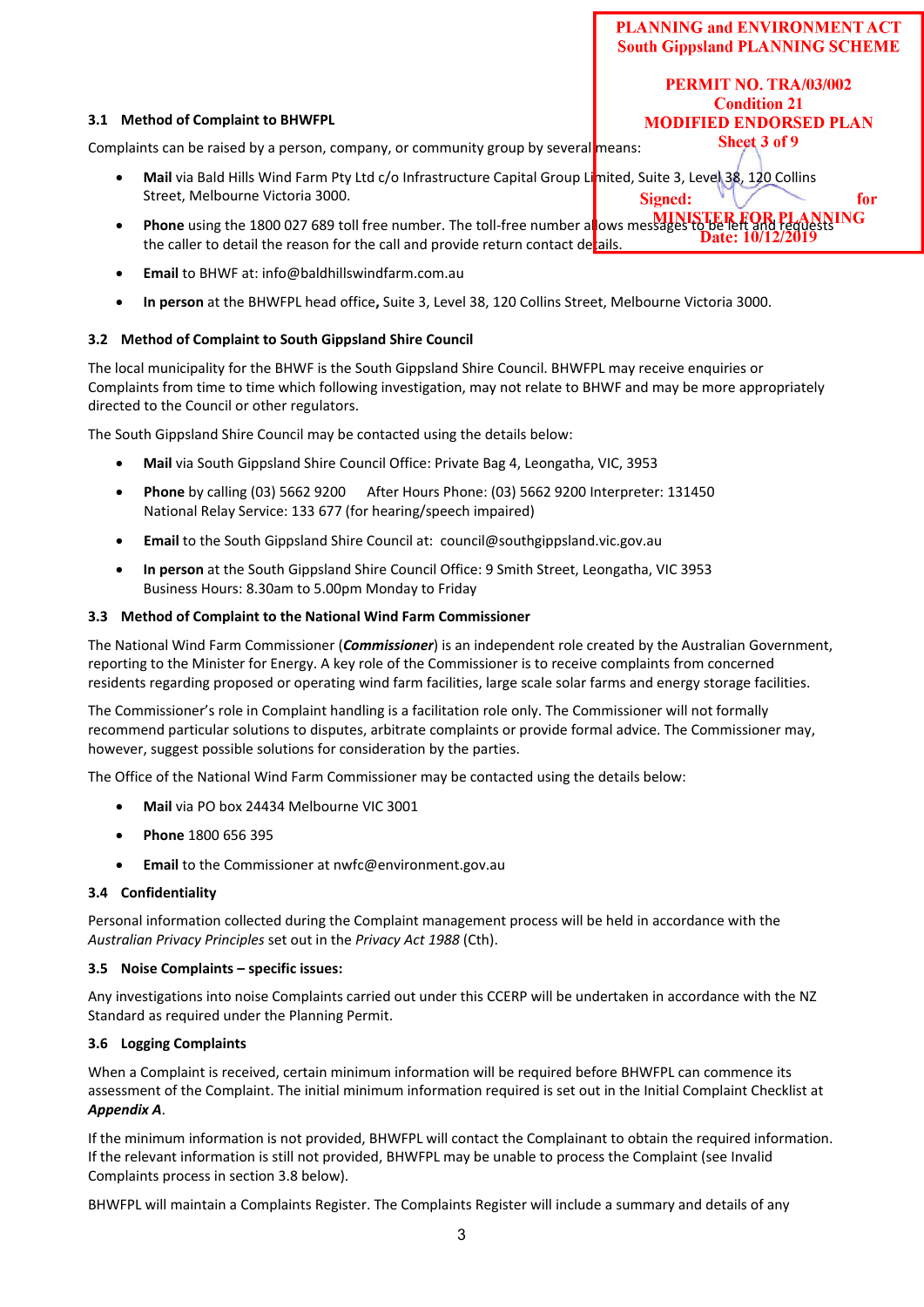# PERMIT NO. TRA/03/002

**Condition 21** Complaints received, information received from the Complainant, copies of all correspond to pay to the SCN PLAN discussions with the Complainant and copies of any information, reports or findings provided by BHWFREt 4 of 9

BHWFPL will promptly provide status updates about the assessment of a Complaint to a Complainant on request. The Complaints Register and a reference map of Complaint locations will be provided to the responsible authority on each<br>Complexes and the planning Permit and at other times on request anniversary date of the Planning Permit and at other times on request.

## **3.7 Unreasonable conduct by Complainants**

for **MINISTER FOR PLANNING** Date: 10/12/2019

If a Complainant makes unreasonable demands, demonstrates an unreasonable lack of cooperation or behaves in a manner that is wholly unreasonable (for example, by making threats of harm to BHWFPL staff or third parties, or by using abusive language or unreasonable aggression), this conduct may be deemed 'unreasonable Complainant conduct'. BHWFPL will keep a record of unreasonable Complainant conduct.

BHWFPL is committed to treating all Complainants with respect and cooperation, and expects that BHWFPL staff and contractors will receive the same treatment in return. While unreasonable Complainant conduct will not necessarily preclude valid Complaints from being addressed by BHWFPL, this type of conduct may impede the information gathering, assessment and resolution process. BHWFPL may be unable to progress resolution of the Complaint in accordance with this CCERP where unreasonable Complainant conduct is impeding that process.

#### **3.8 Complaint Response**

When a Complaint relating to the operation or maintenance of the wind farm is received, BHWFPL will follow five main stages of Complaint Response:

Stage 1 – Receipt of Complaint and Preliminary Screening

Stage 2 – Evaluation and Response

Stage 3 – Implementation of Corrective Measures

Stage 4 – Close out of the Complaint

Stage 5 – Review

#### a) **Stage 1(a) – Receipt of Complaint**

- BHWFPL receives Complaint via telephone, email, letter or in person.
- BHWFPL checks that the minimum information has been provided. In the case of a Complaint made by telephone, the caller will be asked to provide the minimum information by the Compliance Officer.
- If a Complaint is received by telephone out of office hours, a recorded message will ask the caller to leave contact details so that BHWFPL could call back to obtain details of the Complaint, unless the caller leaves sufficient details to allow BHWFPL to process the Complaint.
- BHWF may contact the Complainant to request additional information if required.
- BHWF will advise the Complainant of the Complaint reference number assigned to their matter. Multiple complaints received from the same Complainant will be grouped under one reference number.
- Within 48 hours of receiving the Complaint, BHWFPL will send written acknowledgement of receipt of the Complaint to the Complainant, either by email or letter.

#### **Stage 1(b) – Preliminary Screening**

All Complaints received by BHWFPL will undergo preliminary screening.

BHWFPL will review the Complaint to determine whether it is valid for further assessment. A Complaint may be deemed to be an Invalid Complaint where, for example, a noise Complaint is made but the turbines were not operating during the time of the stated Complaint, or where the Complaint concerns an issue that is not within the scope of the BHWF project. BHWFPL may be unable to assess a Complaint if the Complainant has failed to provide adequate information. Information required for BHWFPL to assess a Complaint is set out in Appendix A.

If a Complaint is determined to be invalid, BHWFPL will contact the Complainant in writing, within 10 business days after receipt of the Complaint, to advise that the Complaint has been deemed invalid. It will also advise of the grounds on which the Complaint has not been accepted.

If BHWF determines that a complaint is valid, assessment of the Complaint will progress to Stage 2. If the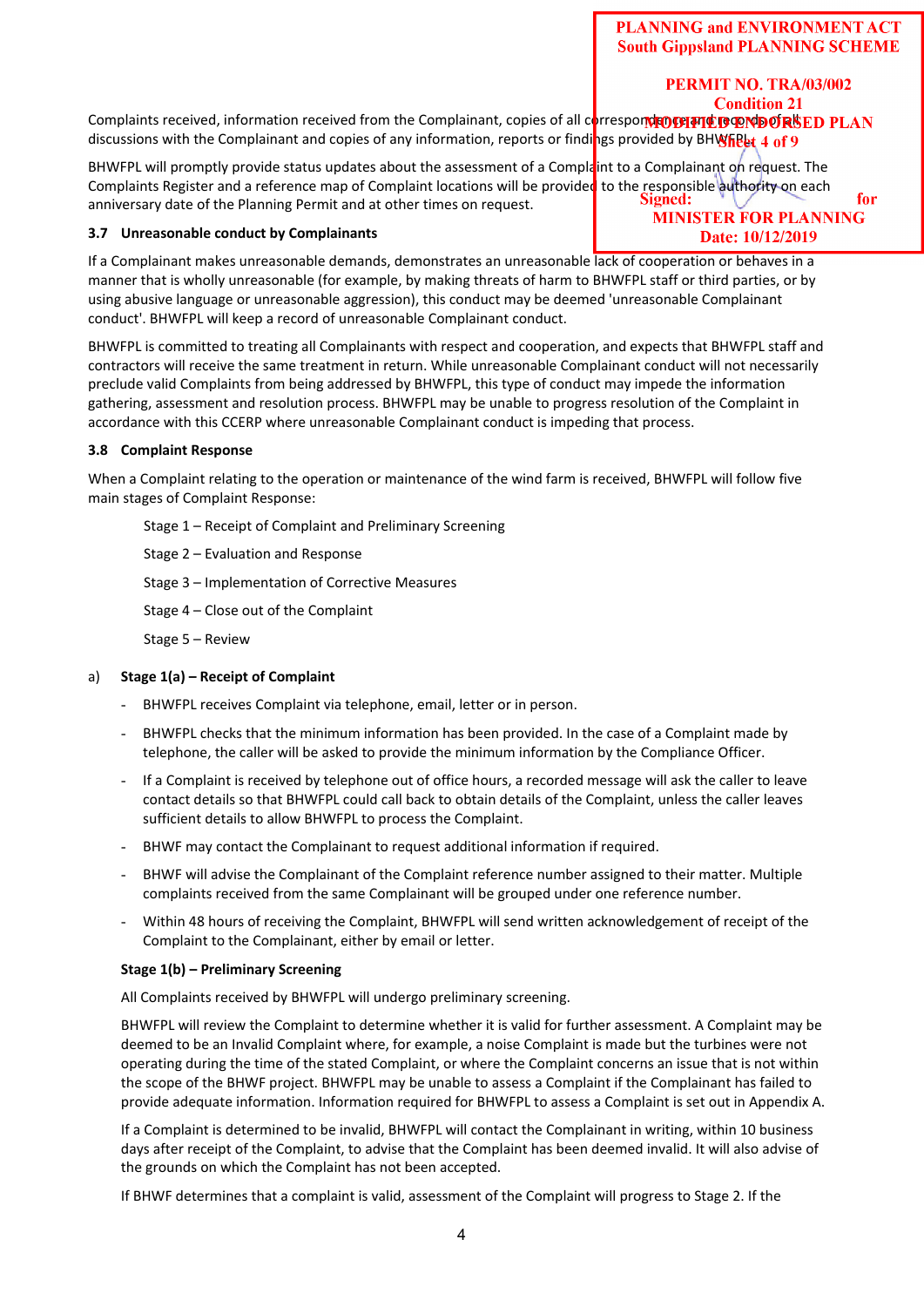5

**PLANNING and ENVIRONMENT ACT South Gippsland PLANNING SCHEME** 

PERMIT NO. TRA/03/002

Sheet 5 of 9

**Condition 21** Complaint is characterized as a Repeat Complaint, it will be managed in accordance with section 3.9 AB ORSED PLAN

#### b) **Stage 2 – Evaluation and Response**

BHWFPL will conduct an initial assessment of the Complaint based on the information provided to assess the for Complaint and determine the next steps: Early Resolution, Internal Assessment or Purific investigation. The state of the Indian or  $\frac{10}{100}$ 

#### *Early Resolution*

Where possible, the Complaint will be resolved by the relevant front-line staff. Early Resolution applies where a Complaint is able to be satisfied without monetary compensation (i.e. with an apology or further information). If the Complaint is not resolved during the initial contact (e.g. telephone call), written correspondence should be sent to the Complainant as soon as practicable, to detail BHWFPL's response.

#### *Internal Assessment*

Where Early Resolution is not possible, an Internal Assessment will be undertaken as soon as practicable to determine whether BHWFPL is able to address the Complaint. Consideration will be given to the nature of the Complaint, whether it is an isolated occurrence and whether BHWF is able to resolve the issue without further investigation.

Where BHWF receives multiple Complaints from a single Complainant, BHWFPL may consolidate those Complaints into one investigation report.

BHWF may determine that it is unable to resolve the Complaint and may close the Complaint after notification to the Complainant as soon as practicable after making that assessment.

Any corrective measures required will be undertaken in accordance with Stage 3.

#### *Further Investigation*

In the event that BHWFPL determines that Further Investigation is required, it will use all reasonable endeavours to appropriately undertake the investigation as soon as practicable, including engaging a specialized technical consultant, if required. If a specialized technical consultant is engaged, an investigation report will be produced. BHWF will keep the Complainant informed of the status of the investigation. Upon completion of the investigation, BHWFPL will advise the Complainant in writing of the outcome of the investigation and any corrective measures which may be required as soon as practicable. If no corrective measures are required, the Complaint will be closed in accordance with Stage 4.

#### c) **Stage 3 ‐ Implementation of Corrective Measures**

In the event that corrective measures are required following investigation of a Complaint, BHWFPL will, within 20 business days after notifying the Complainant of the outcome of the investigation, provide a schedule for the implementation of any corrective measures to the Complainant.

BHWFPL will ensure that corrective measures are implemented in accordance with the schedule and once completed, will notify the Complainant in accordance with Stage 4.

#### d) **Stage 4 ‐ Close Out of the Complaint**

#### *Investigative Reports ‐ General*

Under Stage 2, if an investigation report concludes that BHWF has operated in accordance with its Planning Permit, BHWFPL will provide this report to the Complainant. No further action will be taken and the Complaint will be marked as "closed'' on the Complaints Register.

#### *Investigative Reports – Noise Complaints*

For noise complaints, the Complainant will be advised if the outcome of the post-construction noise monitoring program demonstrates that noise levels at the Complainant's house, or at a nearby location, complies with the noise limits set out in Condition 19 of the Planning Permit.

Where BHWF has operated in accordance with Condition 19 of the Planning Permit and no unusual conditions were identified, the noise Complaint (or Complaints if consolidated) will be marked as "closed", and the Complainant will be notified of the result as soon as practicable.

#### *Corrective Measures*

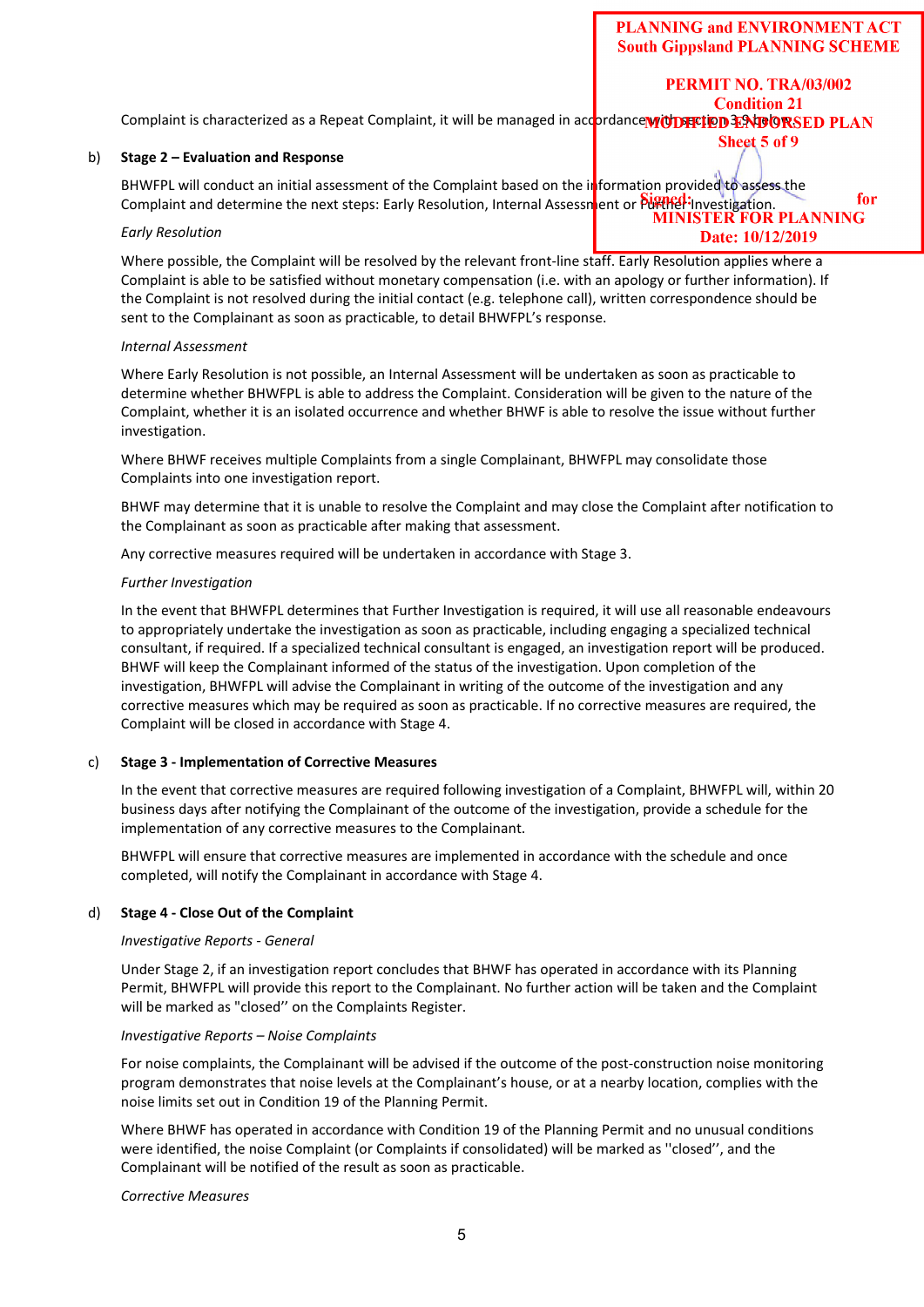PERMIT NO. TRA/03/002 **Condition 21** 

Under Stage 3, following the completion of the implementation of the corrective measures, BHWFPL WORSTEDTPLAN in writing to the Complainant that implementation is complete. BHWFPL will then record in the Complaints Register that the Complaint is ''closed''.

#### *BHWFPL Record*

for Signed: At the close out of a Complaint, BHWFPL will keep a record of the steps taken to add**M13NIS CORT TOR THE ANNING** outcome of the Complaint and any undertakings or follow-up action that may be required. Date:  $10/12/2019$ 

Evidence of any unreasonable Complainant conduct will be also kept on record.

#### **3.9 Repeat Complaints**

Occasionally, operational wind farm projects like BHWF receive multiple complaints from the same Complainant, sometimes over a long period of time. Where multiple complaints have been received by BHWF from a Complainant and those complaints have previously been addressed in accordance with this CCERP, BHWFPL may treat any new complaints as Repeat Complaints.

BHWFPL will conduct an initial assessment of new Complaints in accordance with Stage 2 of this CCERP, which may include a site inspection to identify unusual site conditions or maintenance issues. Any noise testing undertaken at this stage will be undertaken in accordance with the NZ Standard.

If unusual site conditions or maintenance issues are identified, further investigation will be undertaken and will be dealt with in accordance with Stages 3 and 4 as described above.

If no substantive new conditions have been identified and the Complaints relate to properties which have already been thoroughly investigated (in BHWFPL's opinion, acting reasonably) and compliance with the Planning Permit has been demonstrated at the relevant dwelling or nearby location, the Complaint will be considered to be closed. The Complaint will be marked as "closed" and the Complainant will be issued with a brief response confirming the outcome of the investigation.

#### e) **Stage 5 ‐ Review**

If a Complainant is dissatisfied with the outcome of the response received or BHWF's management of the Complaint, the Complainant may escalate the Complaint internally, for further consideration by BHWF or to an external body. The Complainant can contact the Office of the Commissioner or undertake other resolution processes as set out in clause 3.10.

#### **3.10 Other resolution processes**

In some circumstances, a matter which has been the subject of this Complaint resolution process may progress to formal dispute resolution or adjudication. In those circumstances, the Complaint resolution process under this CCERP will be terminated to enable the matter in dispute to be determined in accordance with the formal process.

### **4 Document History and Status**

#### **4.1 Revision History and Document Control**

The CCERP is a controlled document maintained by the Board of BHWFPL.

The Compliance Officer will review the CCERP on an annual basis and recommend changes to the Board of BHWFPL. Any changes to the CCERP must be reviewed and approved by the Board of BHWFPL and submitted to the Minister for Planning for review and approval prior to implementation.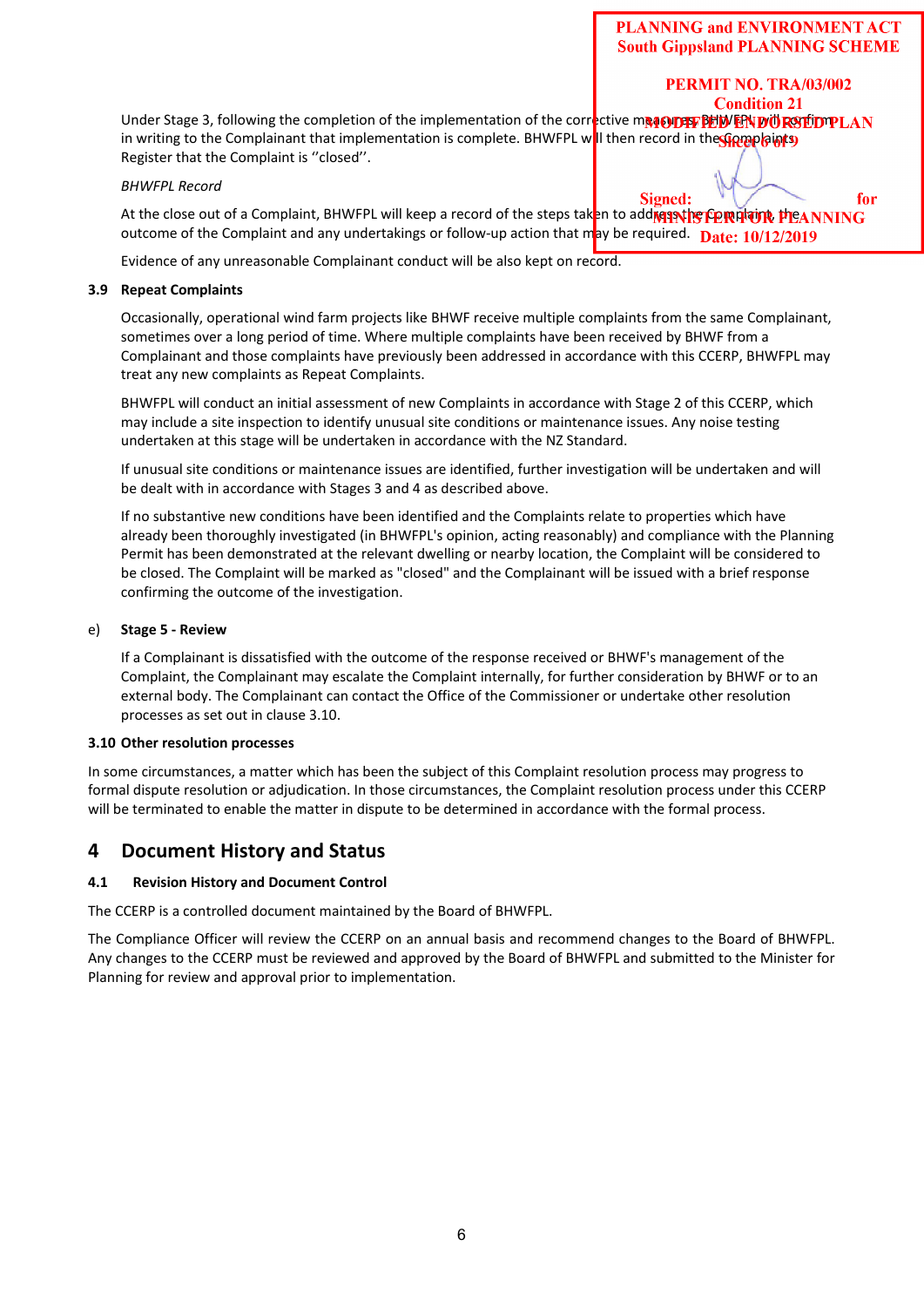#### PERMIT NO. TRA/03/002 **Condition 21 MODIFIED ENDORSED PLAN** Sheet 7 of 9

#### **4.2 Distribution of copies**

Distribution of the CCERP has been made to the following parties. Printed copies are uncontrolled documents.

| Copy           | <b>Position</b>                   | <b>Name</b>                         | Signed:<br><b>MINISTER FOR PLANNING</b><br>Date: 10/12/2019 | fo: |
|----------------|-----------------------------------|-------------------------------------|-------------------------------------------------------------|-----|
|                | Bald Hills Wind Farm Site Manager | G. Furlong                          | تناسمن تعقيما والتناسل والمستحدث                            |     |
| $\overline{2}$ | Victorian EPA Representative      | <b>TBA</b>                          | <b>TBA</b>                                                  |     |
| 3              | South Gippsland Shire             | <b>TBA</b>                          | South Gippsland Shire                                       |     |
| $\overline{4}$ | Department of Planning            | Michael Juttner                     | Dept Planning Melbourne                                     |     |
| 5              | Bald Hills Wind Farm Pty Ltd      | <b>Bald Hills Wind Farm Website</b> | http://baldhillswindfarm.com.au/                            |     |
| 6              | National Wind Farm Commissioner   | Andrew Dyer                         | https://www.nwfc.gov.au/                                    |     |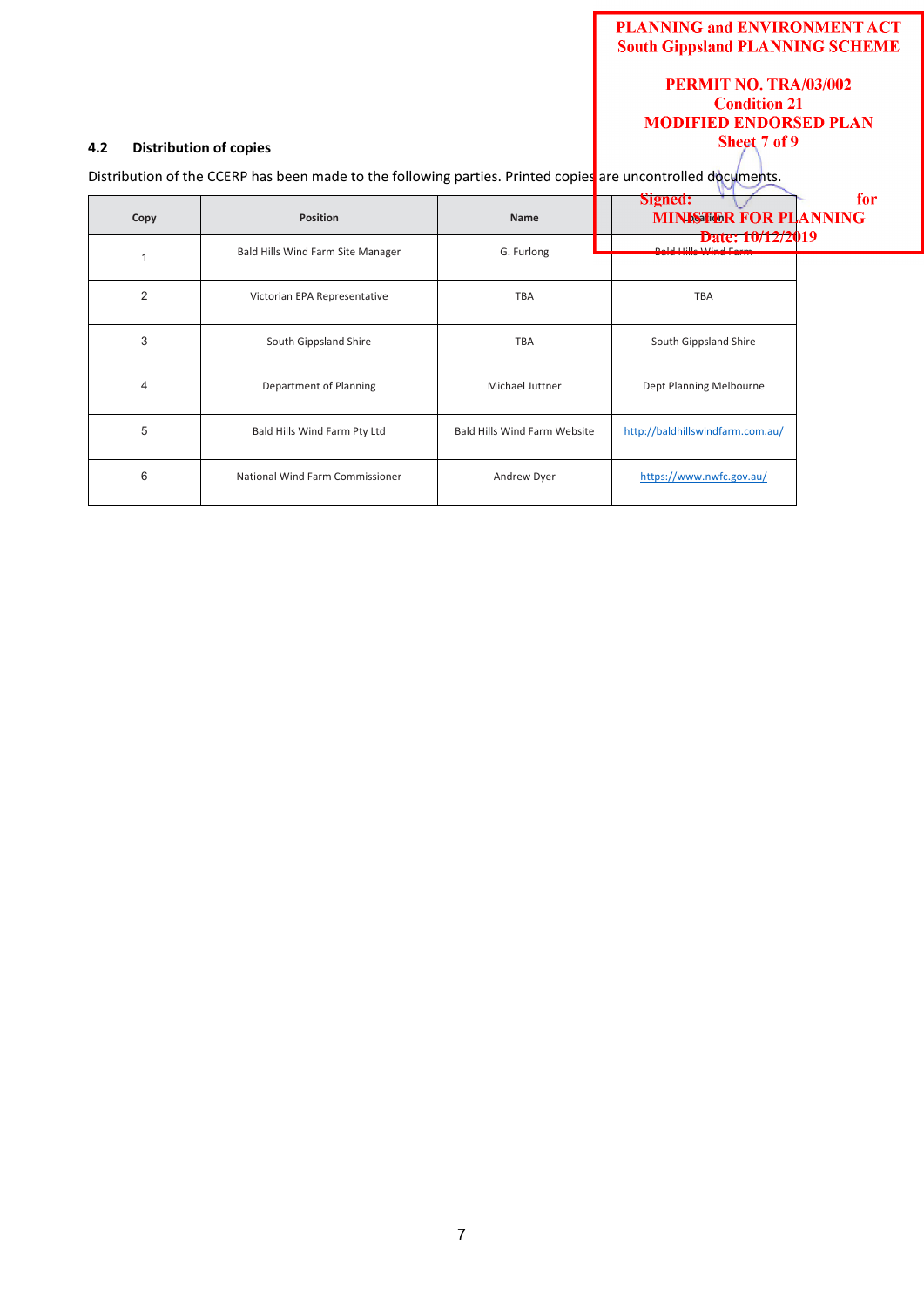PERMIT NO. TRA/03/002

## **Condition 21 Appendix A - BHWF Complaints Procedure - Initial Complaint Checklist ENDORSED PLAN**

#### **Purpose**

The purpose of this checklist is to ensure BHWF captures and records relevant details of the Complaint and for Complainant. The boxes marked with an asterix (\*) denotes the minimum information that is required by  $BHYF$  in order to allow the complaint to be assessed. If the minimum information is not provided, BHWFPL may not be aple to accept the Complaint for assessment.

To assist community members wishing to make a complaint, a copy of this CCERP and the Initial Complaint Checklist will be available on BHWF website.

| <b>Information Required</b>                                                                                                                                                                                                                                                              | <b>Details</b> |  |  |
|------------------------------------------------------------------------------------------------------------------------------------------------------------------------------------------------------------------------------------------------------------------------------------------|----------------|--|--|
| 1. Date and time Complaint lodged*                                                                                                                                                                                                                                                       |                |  |  |
| 2. Name of Complainant*                                                                                                                                                                                                                                                                  |                |  |  |
| 3. Address *                                                                                                                                                                                                                                                                             |                |  |  |
| 5. Contact details:                                                                                                                                                                                                                                                                      |                |  |  |
| Home or mobile phone number*                                                                                                                                                                                                                                                             |                |  |  |
| Email address                                                                                                                                                                                                                                                                            |                |  |  |
| 5. Complaint Reference Number (to be communicated to the Complainant)                                                                                                                                                                                                                    |                |  |  |
| 6. Location of Complaint*                                                                                                                                                                                                                                                                |                |  |  |
| Where the Complaint relates to noise:                                                                                                                                                                                                                                                    |                |  |  |
| Location of the Complainant when noise was heard (ie address, inside the house, etc) and approximate<br>$\bullet$<br>distance of BHWF to the Complainant's location at the time<br>Direction from which the noise came<br>Origin of noise if able to be determined (ie specific turbine) |                |  |  |
| Any applicable property reference number if connected to a noise testing location                                                                                                                                                                                                        |                |  |  |
| 7. Date and Time of Complaint incidence*                                                                                                                                                                                                                                                 |                |  |  |
| 8. Duration of Complaint incidence*                                                                                                                                                                                                                                                      |                |  |  |
| 9. Description of the Complainant's concerns (including the potential incidence of special audible characteristics for a<br>noise complaint)                                                                                                                                             |                |  |  |
| 10. Prevailing Conditions Weather Observations                                                                                                                                                                                                                                           |                |  |  |
| Wind (ie strong, medium, light)                                                                                                                                                                                                                                                          |                |  |  |
| Direction of wind                                                                                                                                                                                                                                                                        |                |  |  |
| Cloudy or clear sky, Rain or Dry                                                                                                                                                                                                                                                         |                |  |  |
| Approximate temperature (ie hot, warm, cold, very cold)                                                                                                                                                                                                                                  |                |  |  |
| 11. Outcome sought by Complainant                                                                                                                                                                                                                                                        |                |  |  |
| 12. Any support requirements needed by the enquirer or Complaint                                                                                                                                                                                                                         |                |  |  |
| 13. Other information offered                                                                                                                                                                                                                                                            |                |  |  |